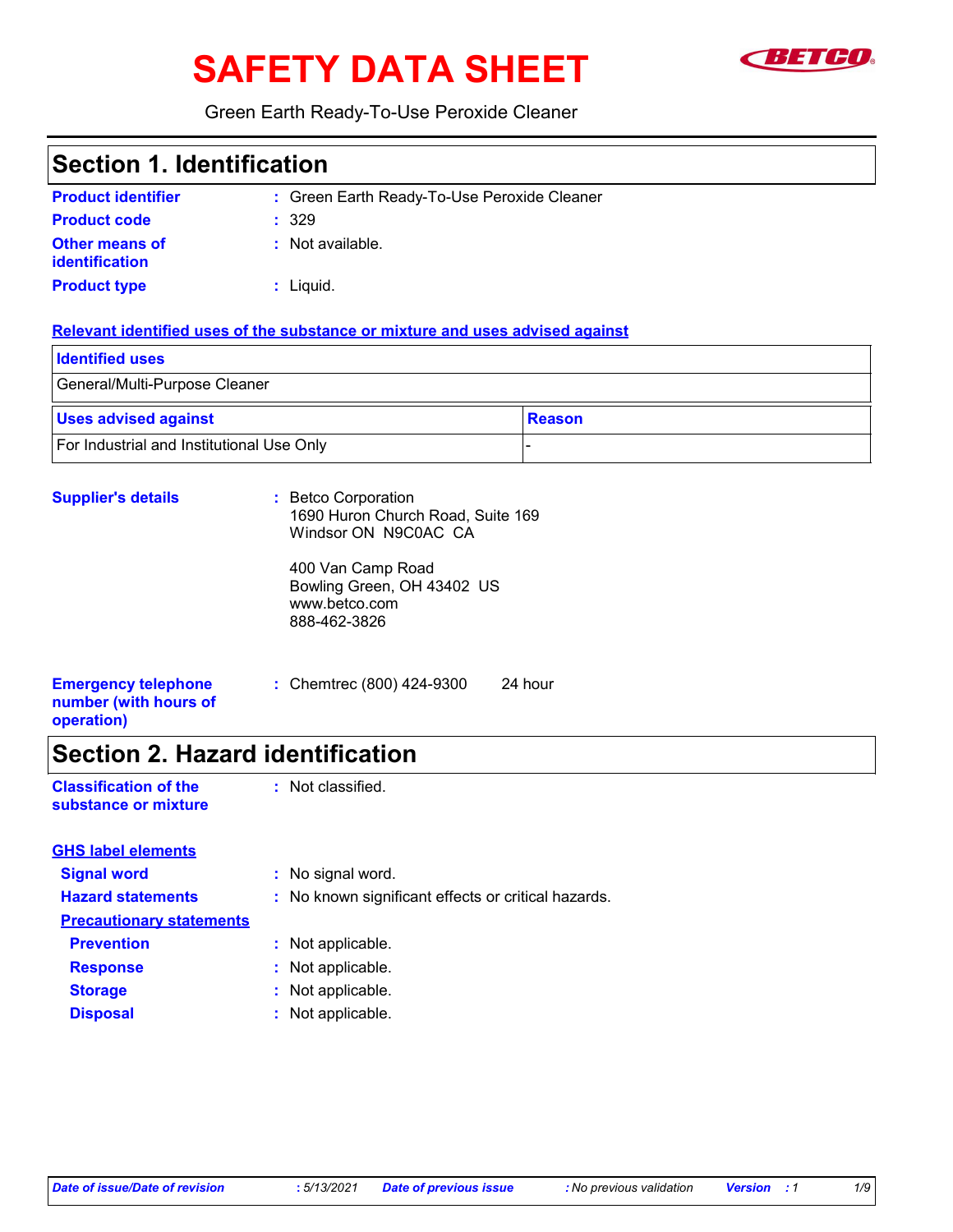### **Section 3. Composition/information on ingredients**

**Substance/mixture :**

**Other means of identification**

: Mixture

**:** Not available.

**There are no ingredients present which, within the current knowledge of the supplier and in the concentrations applicable, are classified as hazardous to health or the environment and hence require reporting in this section.**

**Occupational exposure limits, if available, are listed in Section 8.**

### **Section 4. First-aid measures**

#### **Description of necessary first aid measures**

| <b>Eye contact</b>  | : Immediately flush eyes with plenty of water, occasionally lifting the upper and lower<br>eyelids. Check for and remove any contact lenses. Get medical attention if irritation<br>occurs.                                                                                                                                                               |
|---------------------|-----------------------------------------------------------------------------------------------------------------------------------------------------------------------------------------------------------------------------------------------------------------------------------------------------------------------------------------------------------|
| <b>Inhalation</b>   | : Remove victim to fresh air and keep at rest in a position comfortable for breathing.<br>Get medical attention if symptoms occur.                                                                                                                                                                                                                        |
| <b>Skin contact</b> | : Flush contaminated skin with plenty of water. Remove contaminated clothing and<br>shoes. Get medical attention if symptoms occur.                                                                                                                                                                                                                       |
| <b>Ingestion</b>    | : Wash out mouth with water. Remove victim to fresh air and keep at rest in a<br>position comfortable for breathing. If material has been swallowed and the exposed<br>person is conscious, give small quantities of water to drink. Do not induce vomiting<br>unless directed to do so by medical personnel. Get medical attention if symptoms<br>occur. |

#### **Most important symptoms/effects, acute and delayed**

| <b>Potential acute health effects</b> |                                                                                                                                |
|---------------------------------------|--------------------------------------------------------------------------------------------------------------------------------|
| <b>Eye contact</b>                    | : No known significant effects or critical hazards.                                                                            |
| <b>Inhalation</b>                     | : No known significant effects or critical hazards.                                                                            |
| <b>Skin contact</b>                   | : No known significant effects or critical hazards.                                                                            |
| <b>Ingestion</b>                      | : No known significant effects or critical hazards.                                                                            |
| <b>Over-exposure signs/symptoms</b>   |                                                                                                                                |
| Eye contact                           | : No specific data.                                                                                                            |
| <b>Inhalation</b>                     | : No specific data.                                                                                                            |
| <b>Skin contact</b>                   | : No specific data.                                                                                                            |
| <b>Ingestion</b>                      | : No specific data.                                                                                                            |
|                                       | Indication of immediate medical attention and special treatment needed, if necessary                                           |
| <b>Notes to physician</b>             | : Treat symptomatically. Contact poison treatment specialist immediately if large<br>quantities have been ingested or inhaled. |
| <b>Specific treatments</b>            | : No specific treatment.                                                                                                       |
| <b>Protection of first-aiders</b>     | : No action shall be taken involving any personal risk or without suitable training.                                           |

#### **See toxicological information (Section 11)**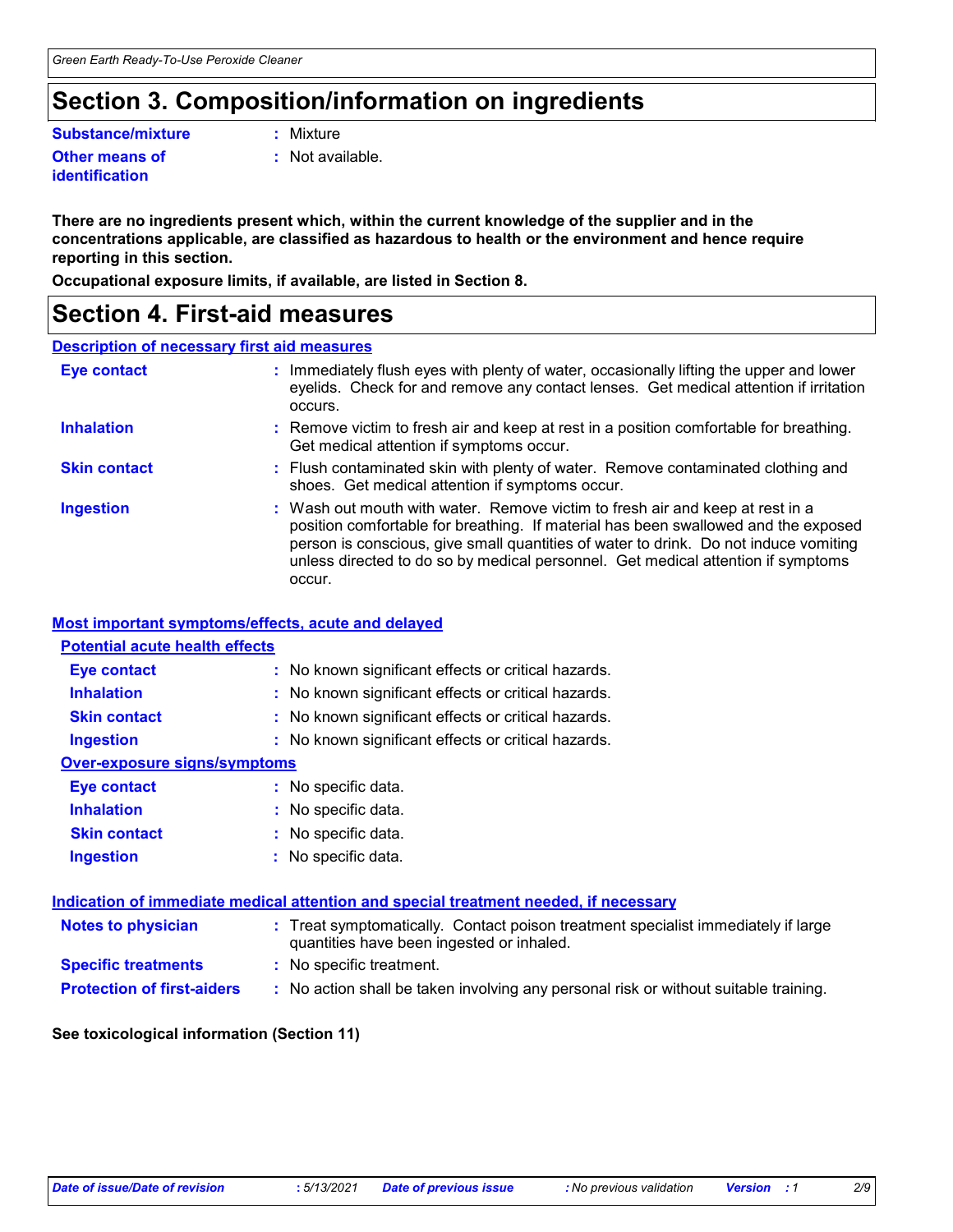### **Section 5. Fire-fighting measures**

| <b>Extinguishing media</b>                               |                                                                                                                                                                                                     |
|----------------------------------------------------------|-----------------------------------------------------------------------------------------------------------------------------------------------------------------------------------------------------|
| <b>Suitable extinguishing</b><br>media                   | : Use an extinguishing agent suitable for the surrounding fire.                                                                                                                                     |
| <b>Unsuitable extinguishing</b><br>media                 | : None known.                                                                                                                                                                                       |
| <b>Specific hazards arising</b><br>from the chemical     | : In a fire or if heated, a pressure increase will occur and the container may burst.                                                                                                               |
| <b>Hazardous thermal</b><br>decomposition products       | : No specific data.                                                                                                                                                                                 |
| <b>Special protective actions</b><br>for fire-fighters   | : Promptly isolate the scene by removing all persons from the vicinity of the incident if<br>there is a fire. No action shall be taken involving any personal risk or without<br>suitable training. |
| <b>Special protective</b><br>equipment for fire-fighters | : Fire-fighters should wear appropriate protective equipment and self-contained<br>breathing apparatus (SCBA) with a full face-piece operated in positive pressure<br>mode.                         |

# **Section 6. Accidental release measures**

|                                                                                                  | <b>Personal precautions, protective equipment and emergency procedures</b>                                                                                                                                                                                                                                                                                                                                                                                                                                                                                                                  |
|--------------------------------------------------------------------------------------------------|---------------------------------------------------------------------------------------------------------------------------------------------------------------------------------------------------------------------------------------------------------------------------------------------------------------------------------------------------------------------------------------------------------------------------------------------------------------------------------------------------------------------------------------------------------------------------------------------|
| For non-emergency<br>personnel                                                                   | : No action shall be taken involving any personal risk or without suitable training.<br>Evacuate surrounding areas. Keep unnecessary and unprotected personnel from<br>entering. Do not touch or walk through spilled material. Put on appropriate<br>personal protective equipment.                                                                                                                                                                                                                                                                                                        |
|                                                                                                  | For emergency responders : If specialized clothing is required to deal with the spillage, take note of any<br>information in Section 8 on suitable and unsuitable materials. See also the<br>information in "For non-emergency personnel".                                                                                                                                                                                                                                                                                                                                                  |
| <b>Environmental precautions</b><br><b>Methods and materials for containment and cleaning up</b> | : Avoid dispersal of spilled material and runoff and contact with soil, waterways,<br>drains and sewers. Inform the relevant authorities if the product has caused<br>environmental pollution (sewers, waterways, soil or air).                                                                                                                                                                                                                                                                                                                                                             |
|                                                                                                  |                                                                                                                                                                                                                                                                                                                                                                                                                                                                                                                                                                                             |
| <b>Small spill</b>                                                                               | : Stop leak if without risk. Move containers from spill area. Dilute with water and mop<br>up if water-soluble. Alternatively, or if water-insoluble, absorb with an inert dry<br>material and place in an appropriate waste disposal container. Dispose of via a<br>licensed waste disposal contractor.                                                                                                                                                                                                                                                                                    |
| <b>Large spill</b>                                                                               | : Stop leak if without risk. Move containers from spill area. Prevent entry into sewers,<br>water courses, basements or confined areas. Wash spillages into an effluent<br>treatment plant or proceed as follows. Contain and collect spillage with non-<br>combustible, absorbent material e.g. sand, earth, vermiculite or diatomaceous earth<br>and place in container for disposal according to local regulations (see Section 13).<br>Dispose of via a licensed waste disposal contractor. Note: see Section 1 for<br>emergency contact information and Section 13 for waste disposal. |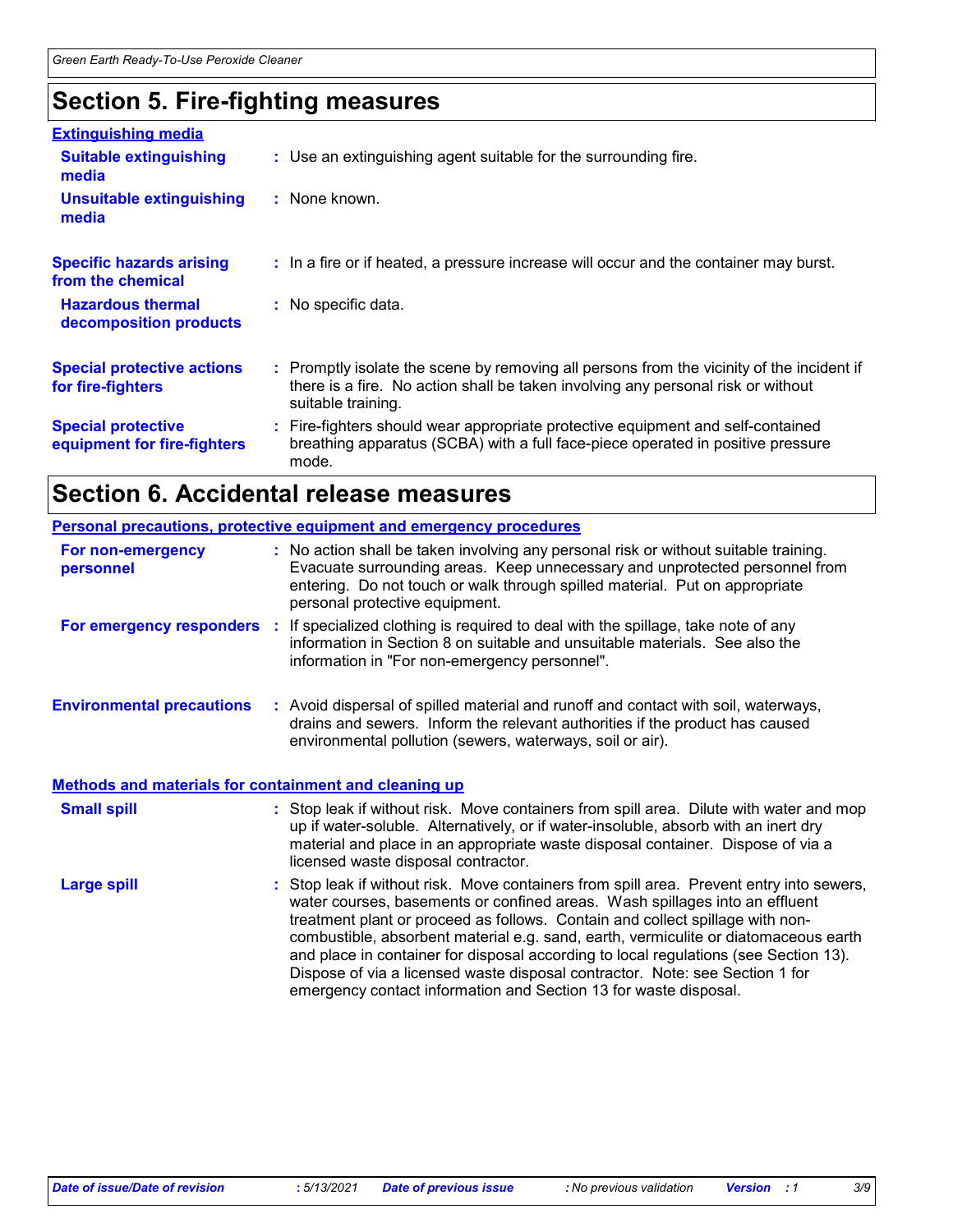# **Section 7. Handling and storage**

#### **Precautions for safe handling**

| <b>Protective measures</b><br><b>Advice on general</b><br>occupational hygiene   | : Put on appropriate personal protective equipment (see Section 8).<br>: Eating, drinking and smoking should be prohibited in areas where this material is<br>handled, stored and processed. Workers should wash hands and face before<br>eating, drinking and smoking. Remove contaminated clothing and protective<br>equipment before entering eating areas. See also Section 8 for additional<br>information on hygiene measures.                                                                                                                                               |
|----------------------------------------------------------------------------------|------------------------------------------------------------------------------------------------------------------------------------------------------------------------------------------------------------------------------------------------------------------------------------------------------------------------------------------------------------------------------------------------------------------------------------------------------------------------------------------------------------------------------------------------------------------------------------|
| <b>Conditions for safe storage,</b><br>including any<br><b>incompatibilities</b> | : Store in accordance with local regulations. Store in original container protected<br>from direct sunlight in a dry, cool and well-ventilated area, away from incompatible<br>materials (see Section 10) and food and drink. Keep container tightly closed and<br>sealed until ready for use. Containers that have been opened must be carefully<br>resealed and kept upright to prevent leakage. Do not store in unlabeled containers.<br>Use appropriate containment to avoid environmental contamination. See Section 10<br>for incompatible materials before handling or use. |

### **Section 8. Exposure controls/personal protection**

#### **Control parameters**

| <b>Occupational exposure limits</b> |  |  |
|-------------------------------------|--|--|
|                                     |  |  |

None.

| <b>Appropriate engineering</b>                   | : Good general ventilation should be sufficient to control worker exposure to airborne                                                                                                                                                                                                                                          |
|--------------------------------------------------|---------------------------------------------------------------------------------------------------------------------------------------------------------------------------------------------------------------------------------------------------------------------------------------------------------------------------------|
| <b>controls</b>                                  | contaminants.                                                                                                                                                                                                                                                                                                                   |
| <b>Environmental exposure</b><br><b>controls</b> | : Emissions from ventilation or work process equipment should be checked to ensure<br>they comply with the requirements of environmental protection legislation. In some<br>cases, fume scrubbers, filters or engineering modifications to the process<br>equipment will be necessary to reduce emissions to acceptable levels. |

| <b>Individual protection measures</b> |                                                                                                                                                                                                                                                                                                                                                                                                                 |
|---------------------------------------|-----------------------------------------------------------------------------------------------------------------------------------------------------------------------------------------------------------------------------------------------------------------------------------------------------------------------------------------------------------------------------------------------------------------|
| <b>Hygiene measures</b>               | : Wash hands, forearms and face thoroughly after handling chemical products, before<br>eating, smoking and using the lavatory and at the end of the working period.<br>Appropriate techniques should be used to remove potentially contaminated clothing.<br>Wash contaminated clothing before reusing. Ensure that eyewash stations and<br>safety showers are close to the workstation location.               |
| <b>Eye/face protection</b>            | : Safety eyewear complying with an approved standard should be used when a risk<br>assessment indicates this is necessary to avoid exposure to liquid splashes, mists,<br>gases or dusts. If contact is possible, the following protection should be worn,<br>unless the assessment indicates a higher degree of protection: safety glasses with<br>side-shields. Recommended: safety glasses with side-shields |
| <b>Skin protection</b>                |                                                                                                                                                                                                                                                                                                                                                                                                                 |
| <b>Hand protection</b>                | : Chemical-resistant, impervious gloves complying with an approved standard should<br>be worn at all times when handling chemical products if a risk assessment indicates<br>this is necessary.                                                                                                                                                                                                                 |
| <b>Body protection</b>                | : Personal protective equipment for the body should be selected based on the task<br>being performed and the risks involved and should be approved by a specialist<br>before handling this product.                                                                                                                                                                                                             |
| <b>Other skin protection</b>          | : Appropriate footwear and any additional skin protection measures should be<br>selected based on the task being performed and the risks involved and should be<br>approved by a specialist before handling this product.                                                                                                                                                                                       |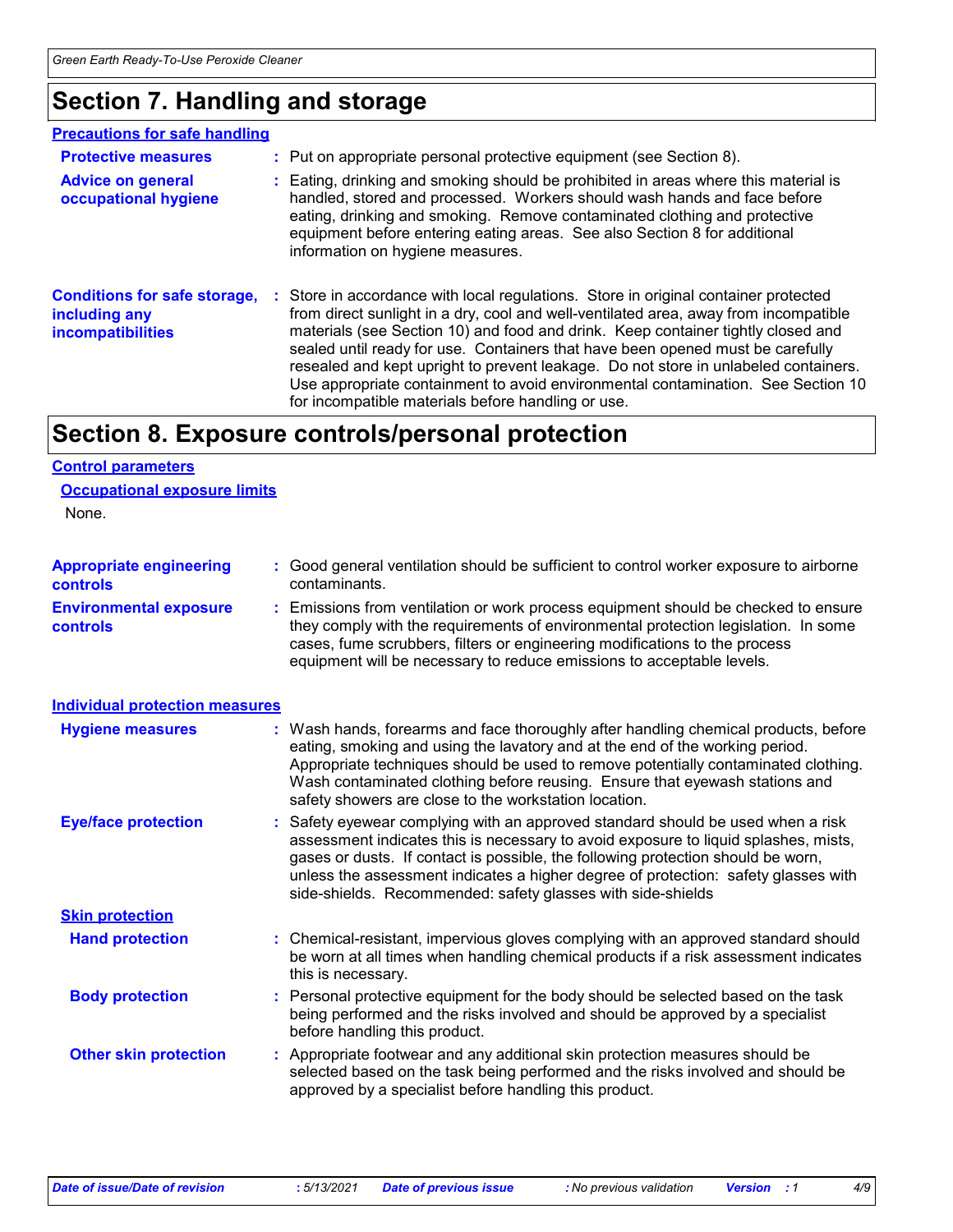### **Section 8. Exposure controls/personal protection**

```
Respiratory protection :
```
: Based on the hazard and potential for exposure, select a respirator that meets the appropriate standard or certification. Respirators must be used according to a respiratory protection program to ensure proper fitting, training, and other important aspects of use.

### **Section 9. Physical and chemical properties**

| <b>Appearance</b>                                 |                                                                        |
|---------------------------------------------------|------------------------------------------------------------------------|
| <b>Physical state</b>                             | $:$ Liquid.                                                            |
| <b>Color</b>                                      | : Colorless. Clear.                                                    |
| Odor                                              | Minty.                                                                 |
| <b>Odor threshold</b>                             | $\cdot$ Not available.                                                 |
| pH                                                | $: 6.5 \text{ to } 7$                                                  |
| <b>Melting point</b>                              | Not available.                                                         |
| <b>Boiling point</b>                              | : Not available.                                                       |
| <b>Flash point</b>                                | Closed cup: Not applicable. [Product does not sustain combustion.]     |
| <b>Evaporation rate</b>                           | Not available.                                                         |
| <b>Flammability (solid, gas)</b>                  | : Not available.                                                       |
| Lower and upper explosive<br>(flammable) limits   | : Not available.                                                       |
| <b>Vapor pressure</b>                             | : Not available.                                                       |
| <b>Vapor density</b>                              | : Not available.                                                       |
| <b>Relative density</b>                           | : 0.9982                                                               |
| <b>Solubility</b>                                 | : Easily soluble in the following materials: cold water and hot water. |
| <b>Solubility in water</b>                        | Not available.                                                         |
| <b>Partition coefficient: n-</b><br>octanol/water | : Not available.                                                       |
| <b>Auto-ignition temperature</b>                  | : Not available.                                                       |
| <b>Decomposition temperature</b>                  | : Not available.                                                       |
| <b>Viscosity</b>                                  | : Not available.                                                       |
| Flow time (ISO 2431)                              | : Not available.                                                       |

### **Section 10. Stability and reactivity**

| <b>Reactivity</b>                            | : No specific test data related to reactivity available for this product or its ingredients.              |
|----------------------------------------------|-----------------------------------------------------------------------------------------------------------|
| <b>Chemical stability</b>                    | : The product is stable.                                                                                  |
| <b>Possibility of hazardous</b><br>reactions | : Under normal conditions of storage and use, hazardous reactions will not occur.                         |
| <b>Conditions to avoid</b>                   | : No specific data.                                                                                       |
| <b>Incompatible materials</b>                | : Not available.                                                                                          |
| <b>Hazardous decomposition</b><br>products   | : Under normal conditions of storage and use, hazardous decomposition products<br>should not be produced. |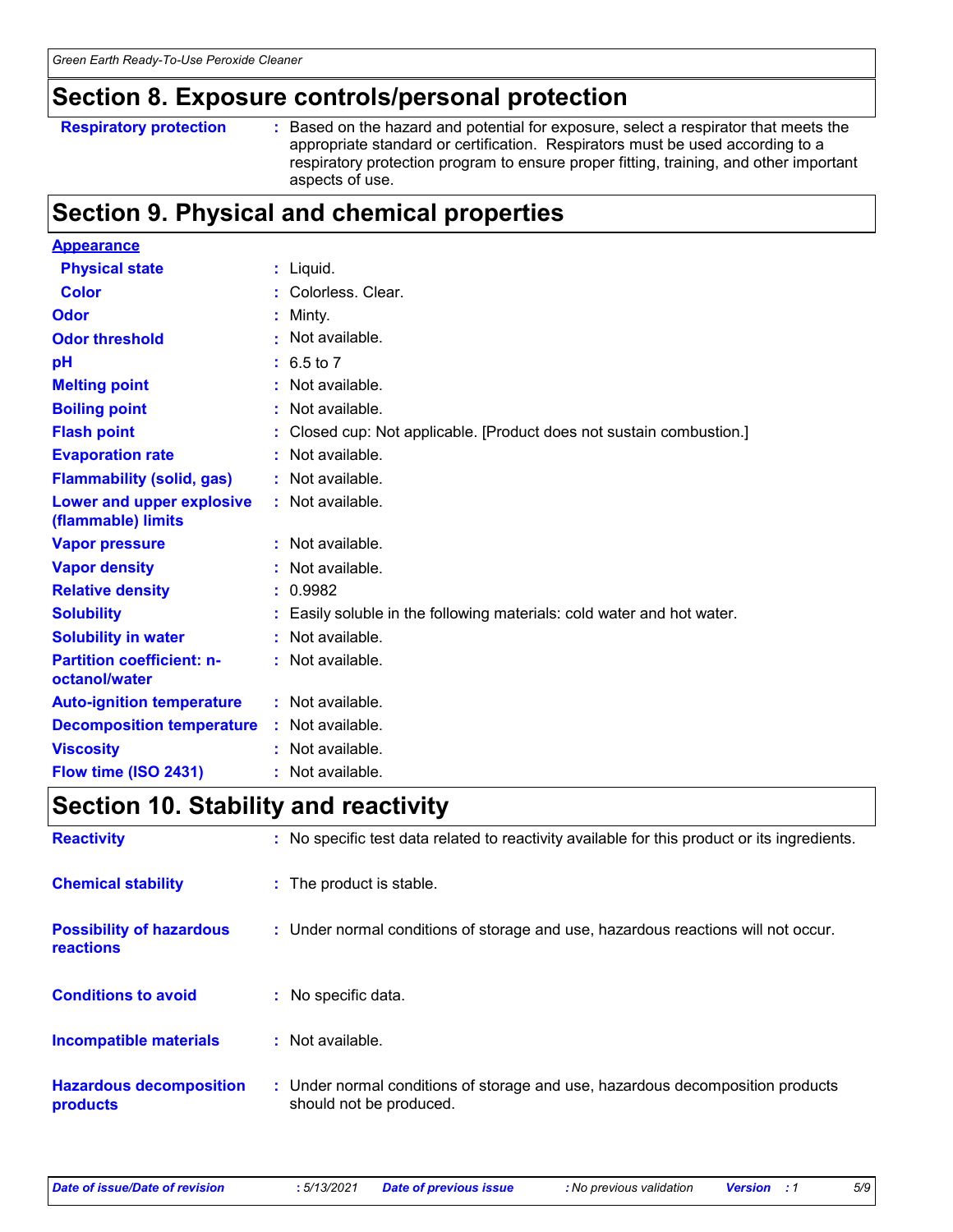# **Section 11. Toxicological information**

#### **Information on toxicological effects**

**Acute toxicity**

Not available.

#### **Irritation/Corrosion**

Not available.

#### **Sensitization**

Not available.

#### **Mutagenicity**

Not available.

#### **Carcinogenicity**

Not available.

#### **Reproductive toxicity**

Not available.

#### **Teratogenicity**

Not available.

#### **Specific target organ toxicity (single exposure)**

Not available.

#### **Specific target organ toxicity (repeated exposure)** Not available.

**Aspiration hazard**

Not available.

| <b>Information on the likely</b><br>routes of exposure | : Routes of entry anticipated: Oral, Dermal.<br>Routes of entry not anticipated: Inhalation. |
|--------------------------------------------------------|----------------------------------------------------------------------------------------------|
| <b>Potential acute health effects</b>                  |                                                                                              |
| <b>Eye contact</b>                                     | : No known significant effects or critical hazards.                                          |
| <b>Inhalation</b>                                      | : No known significant effects or critical hazards.                                          |
| <b>Skin contact</b>                                    | : No known significant effects or critical hazards.                                          |
| <b>Ingestion</b>                                       | : No known significant effects or critical hazards.                                          |

|                     | Symptoms related to the physical, chemical and toxicological characteristics |
|---------------------|------------------------------------------------------------------------------|
| Eye contact         | : No specific data.                                                          |
| <b>Inhalation</b>   | : No specific data.                                                          |
| <b>Skin contact</b> | : No specific data.                                                          |
| <b>Ingestion</b>    | : No specific data.                                                          |
|                     |                                                                              |

|                                                   | Delayed and immediate effects and also chronic effects from short and long term exposure |
|---------------------------------------------------|------------------------------------------------------------------------------------------|
| <b>Short term exposure</b>                        |                                                                                          |
| <b>Potential immediate</b><br><b>effects</b>      | : Not available.                                                                         |
| <b>Potential delayed effects : Not available.</b> |                                                                                          |
| <b>Long term exposure</b>                         |                                                                                          |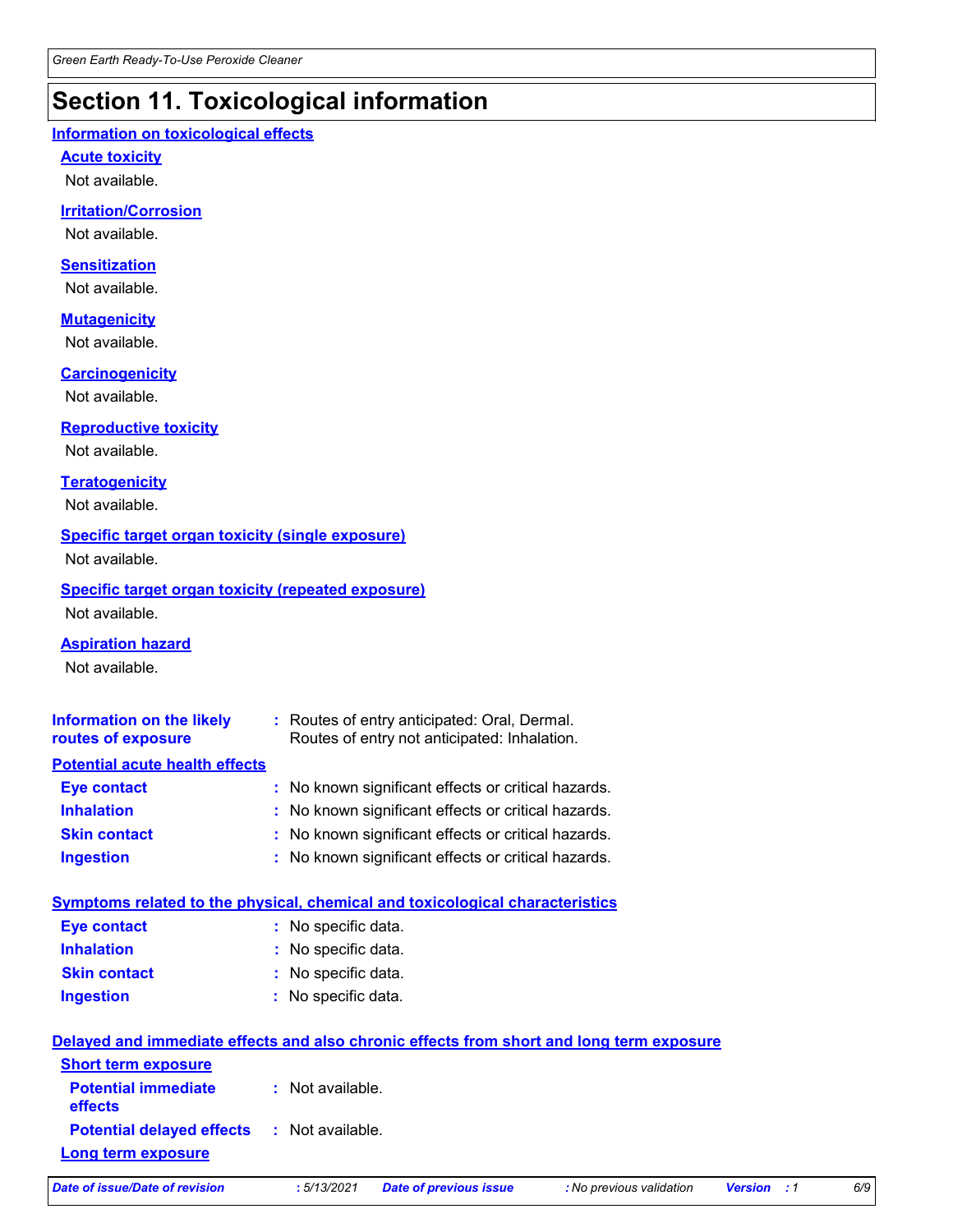### **Section 11. Toxicological information**

**Potential immediate effects**

**:** Not available.

#### **Potential delayed effects :** Not available.

**Potential chronic health effects**

Not available.

| <b>General</b>               | : No known significant effects or critical hazards. |
|------------------------------|-----------------------------------------------------|
| <b>Carcinogenicity</b>       | : No known significant effects or critical hazards. |
| <b>Mutagenicity</b>          | : No known significant effects or critical hazards. |
| <b>Teratogenicity</b>        | : No known significant effects or critical hazards. |
| <b>Developmental effects</b> | : No known significant effects or critical hazards. |
| <b>Fertility effects</b>     | : No known significant effects or critical hazards. |

#### **Numerical measures of toxicity**

#### **Acute toxicity estimates**

Not available.

### **Section 12. Ecological information**

#### **Toxicity**

Not available.

#### **Persistence and degradability**

Not available.

#### **Bioaccumulative potential**

Not available.

#### **Mobility in soil**

**Soil/water partition coefficient (KOC) :** Not available.

#### **Other adverse effects** : No known significant effects or critical hazards.

### **Section 13. Disposal considerations**

| <b>Disposal methods</b> | : The generation of waste should be avoided or minimized wherever possible.<br>Disposal of this product, solutions and any by-products should at all times comply<br>with the requirements of environmental protection and waste disposal legislation<br>and any regional local authority requirements. Dispose of surplus and non-<br>recyclable products via a licensed waste disposal contractor. Waste should not be<br>disposed of untreated to the sewer unless fully compliant with the requirements of<br>all authorities with jurisdiction. Waste packaging should be recycled. Incineration or<br>landfill should only be considered when recycling is not feasible. This material and<br>its container must be disposed of in a safe way. Empty containers or liners may<br>retain some product residues. Avoid dispersal of spilled material and runoff and<br>contact with soil, waterways, drains and sewers. |
|-------------------------|-----------------------------------------------------------------------------------------------------------------------------------------------------------------------------------------------------------------------------------------------------------------------------------------------------------------------------------------------------------------------------------------------------------------------------------------------------------------------------------------------------------------------------------------------------------------------------------------------------------------------------------------------------------------------------------------------------------------------------------------------------------------------------------------------------------------------------------------------------------------------------------------------------------------------------|
|-------------------------|-----------------------------------------------------------------------------------------------------------------------------------------------------------------------------------------------------------------------------------------------------------------------------------------------------------------------------------------------------------------------------------------------------------------------------------------------------------------------------------------------------------------------------------------------------------------------------------------------------------------------------------------------------------------------------------------------------------------------------------------------------------------------------------------------------------------------------------------------------------------------------------------------------------------------------|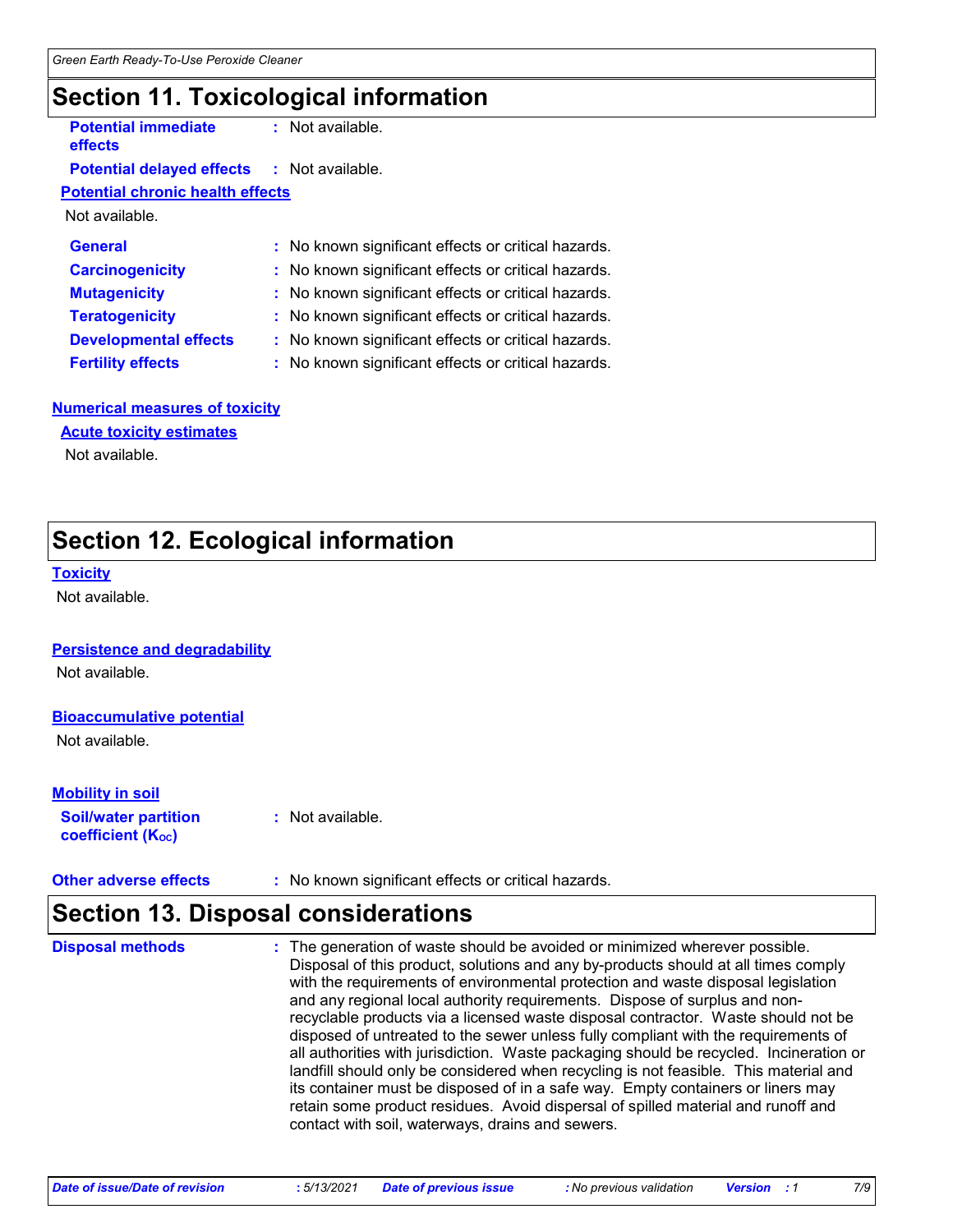### **Section 14. Transport information**

|                                      | <b>TDG</b><br><b>Classification</b> | <b>DOT</b><br><b>Classification</b> | <b>ADR/RID</b>           | <b>IMDG</b>              | <b>IATA</b>    |
|--------------------------------------|-------------------------------------|-------------------------------------|--------------------------|--------------------------|----------------|
| <b>UN number</b>                     | Not regulated.                      | Not regulated.                      | Not regulated.           | Not regulated.           | Not regulated. |
| <b>UN proper</b><br>shipping name    |                                     | $\overline{\phantom{a}}$            | $\overline{\phantom{a}}$ |                          |                |
| <b>Transport</b><br>hazard class(es) |                                     | ۰                                   | ۰                        | $\overline{\phantom{0}}$ |                |
| <b>Packing group</b>                 | $\blacksquare$                      | ۰                                   |                          |                          |                |
| <b>Environmental</b><br>hazards      | No.                                 | No.                                 | No.                      | No.                      | No.            |

**Special precautions for user Transport within user's premises:** always transport in closed containers that are **:** upright and secure. Ensure that persons transporting the product know what to do in the event of an accident or spillage.

**Transport in bulk according :** Not available. **to Annex II of MARPOL and the IBC Code**

### **Section 15. Regulatory information**

#### **Canadian lists**

**Canadian NPRI :** None of the components are listed.

- **CEPA Toxic substances :** None of the components are listed.
- **International regulations**

**Chemical Weapon Convention List Schedules I, II & III Chemicals** Not listed.

**Montreal Protocol**

Not listed.

#### **Stockholm Convention on Persistent Organic Pollutants** Not listed.

**Rotterdam Convention on Prior Informed Consent (PIC)**

Not listed.

**UNECE Aarhus Protocol on POPs and Heavy Metals** Not listed.

| <b>Inventory list</b> |                                                                                                                                  |
|-----------------------|----------------------------------------------------------------------------------------------------------------------------------|
| <b>Australia</b>      | : All components are listed or exempted.                                                                                         |
| <b>Canada</b>         | : All components are listed or exempted.                                                                                         |
| <b>China</b>          | : All components are listed or exempted.                                                                                         |
| <b>Europe</b>         | : All components are listed or exempted.                                                                                         |
| <b>Japan</b>          | : Japan inventory (ENCS): At least one component is not listed.<br>Japan inventory (ISHL): At least one component is not listed. |